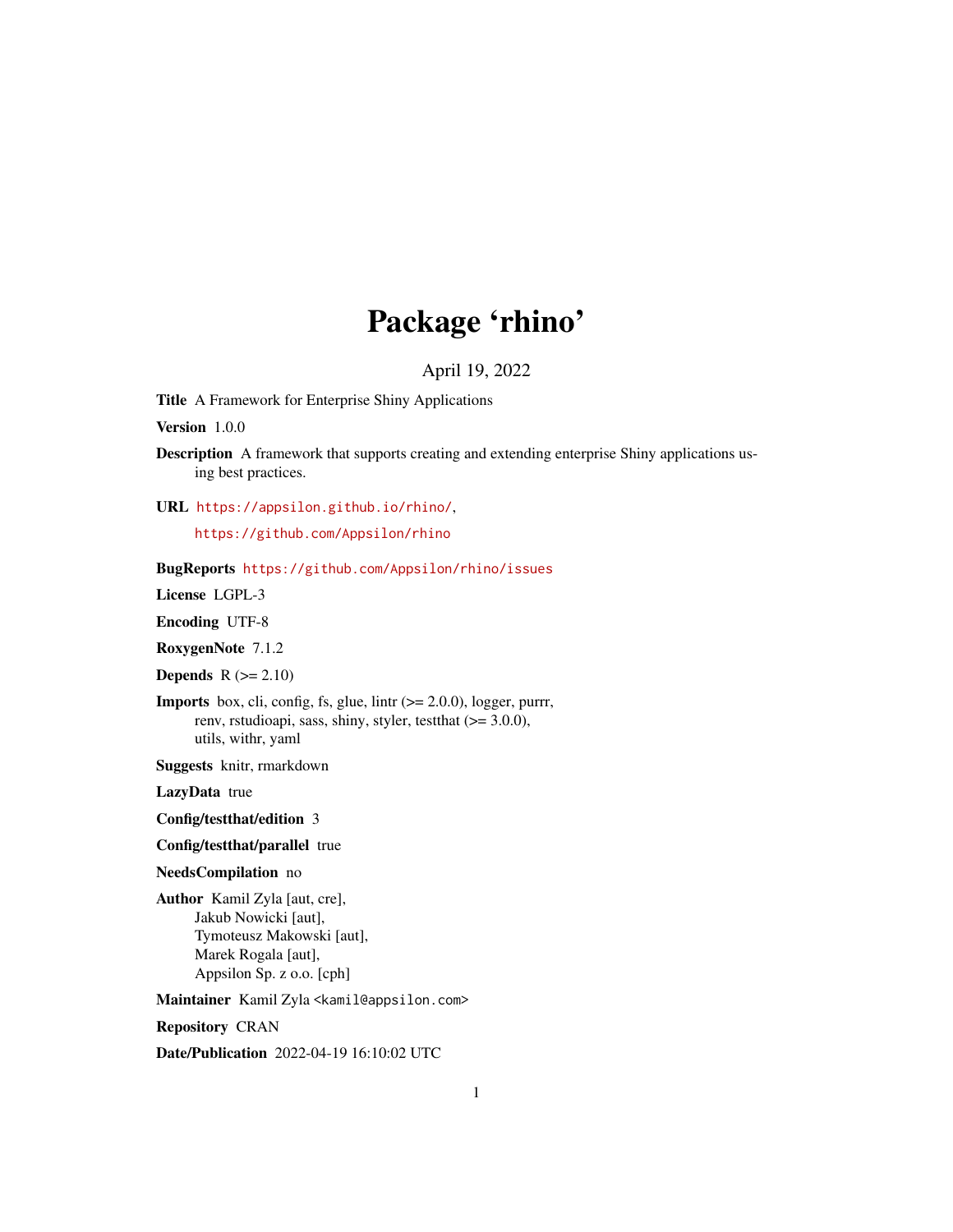### <span id="page-1-0"></span>R topics documented:

| Index |  |  |  |  |  |  |  |  |  |  |  |  |  |  |  |  |  |  |  |  | 13 |
|-------|--|--|--|--|--|--|--|--|--|--|--|--|--|--|--|--|--|--|--|--|----|

app *Rhino application*

#### Description

The entrypoint for a Rhino application. Your app. R should contain nothing but a call to rhino:: $ap($ ).

#### Usage

app()

#### Details

This function is a wrapper around shiny: : shinyApp(). It reads rhino.yml and performs some configuration steps (logger, static files, box modules). You can run a Rhino application in typical fashion using shiny:: runApp().

Rhino will load the app/main.R file as a box module (box::use(app/main)). It should export two functions which take a single id argument - the ui and server of your top-level Shiny module.

#### Value

An object representing the app (can be passed to shiny::runApp()).

#### Legacy entrypoint

It is possible to specify a different way to load your application using the legacy\_entrypoint option in rhino.yml:

- 1. app\_dir: Rhino will run the app using shiny::shinyAppDir("app").
- 2. source: Rhino will source("app/main.R"). This file should define the top-level ui and server objects to be passed to shinyApp().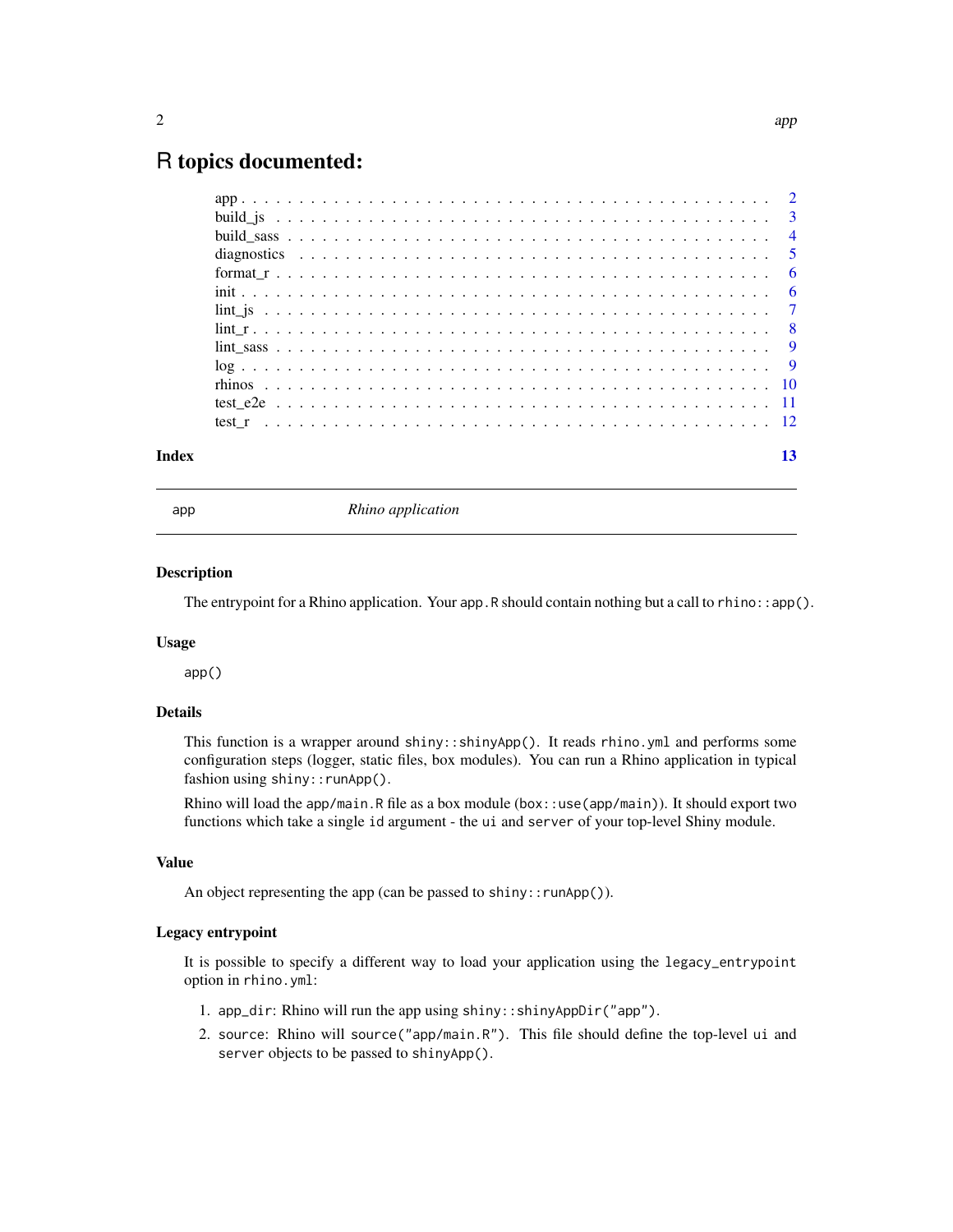<span id="page-2-0"></span>3. box\_top\_level: Rhino will load app/main.R as a box module (as it does by default), but the exported ui and server objects will be considered as top-level.

The legacy\_entrypoint setting is useful when migrating an existing Shiny application to Rhino. It is recommended to transform your application step by step:

- 1. With app\_dir you should be able to run your application right away (just put the files in the app directory).
- 2. With source setting your application structure must be brought closer to Rhino, but you can still use library() and source() functions.
- 3. With box\_top\_level you can be confident that the whole app is properly modularized, as box modules can only load other box modules (library() and source() won't work).
- 4. The last step is to remove the legacy\_entrypoint setting completely. Compared to box\_top\_level you'll need to make your top-level ui and server into a [Shiny module](https://shiny.rstudio.com/articles/modules.html) (functions taking a single id argument).

#### Examples

```
## Not run:
 # Your `app.R` should contain nothing but this single call:
 rhino::app()
```
## End(Not run)

build\_js *Build JavaScript*

#### Description

Builds the app/js/index.js file into app/static/js/app.min.js. The code is transformed and bundled using [Babel](https://babeljs.io) and [webpack,](https://webpack.js.org) so the latest JavaScript features can be used (including EC-MAScript 2015 aka ES6 and newer standards). Requires Node.js and the yarn command to be available on the system.

#### Usage

 $build_js(watch = FALSE)$ 

#### Arguments

watch Keep the process running and rebuilding JS whenever source files change.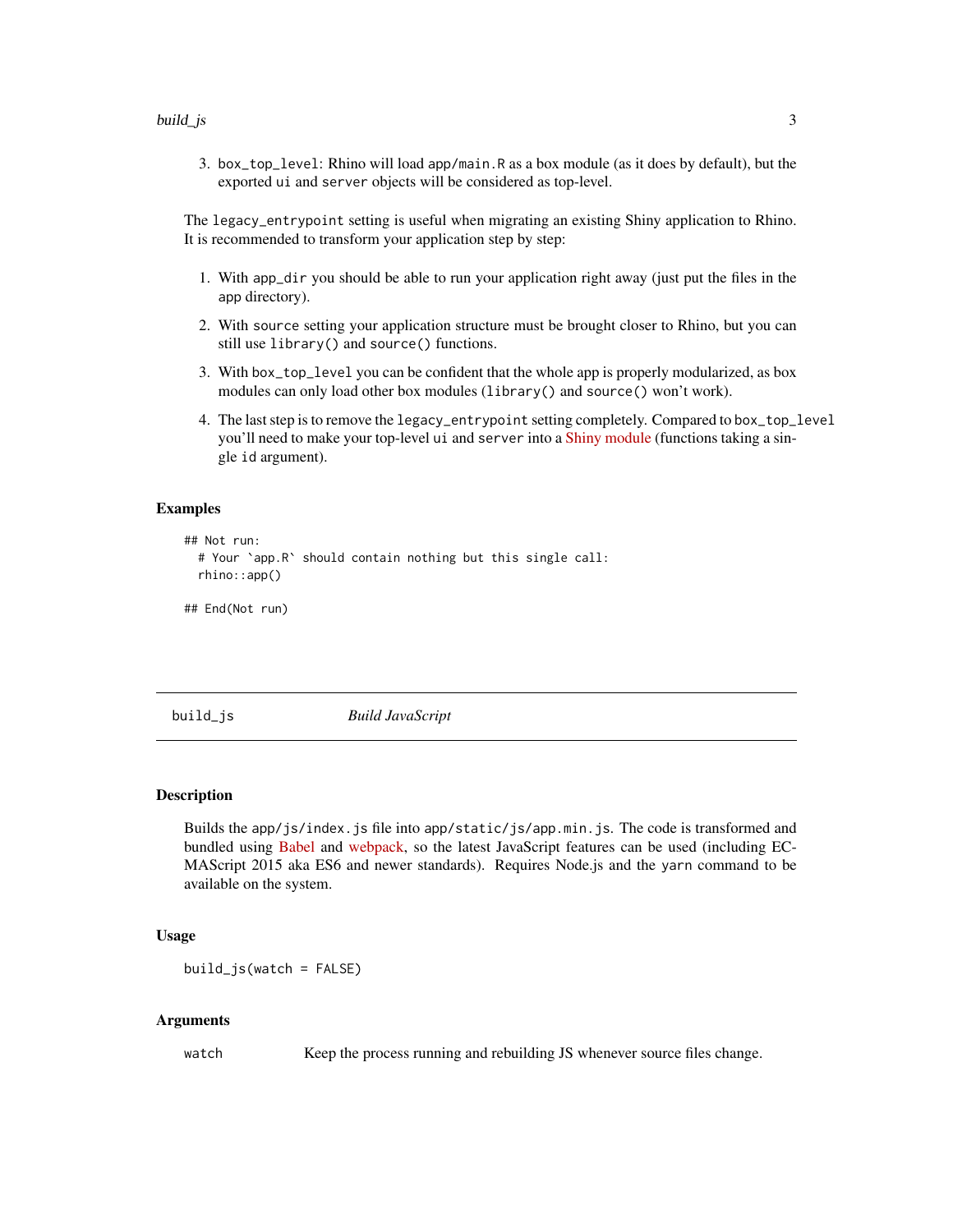#### <span id="page-3-0"></span>Details

Functions/objects defined in the global scope do not automatically become window properties, so the following JS code:

```
function sayHello() { alert('Hello!'); }
```
won't work as expected if used in R like this:

```
tags$button("Hello!", onclick = 'sayHello()');
```
Instead you should explicitly export functions:

export function sayHello() { alert('Hello!'); }

and access them via the global App object:

tags\$button("Hello!", onclick = "App.sayHello()")

#### Value

None. This function is called for side effects.

#### Examples

```
if (interactive()) {
 # Build the `app/js/index.js` file into `app/static/js/app.min.js`.
 build_js()
}
```
build\_sass *Build Sass*

#### Description

Builds the app/styles/main.scss file into app/static/css/app.min.css.

#### Usage

build\_sass(watch = FALSE)

#### Arguments

watch Keep the process running and rebuilding Sass whenever source files change. Only supported for sass: node configuration in rhino.yml.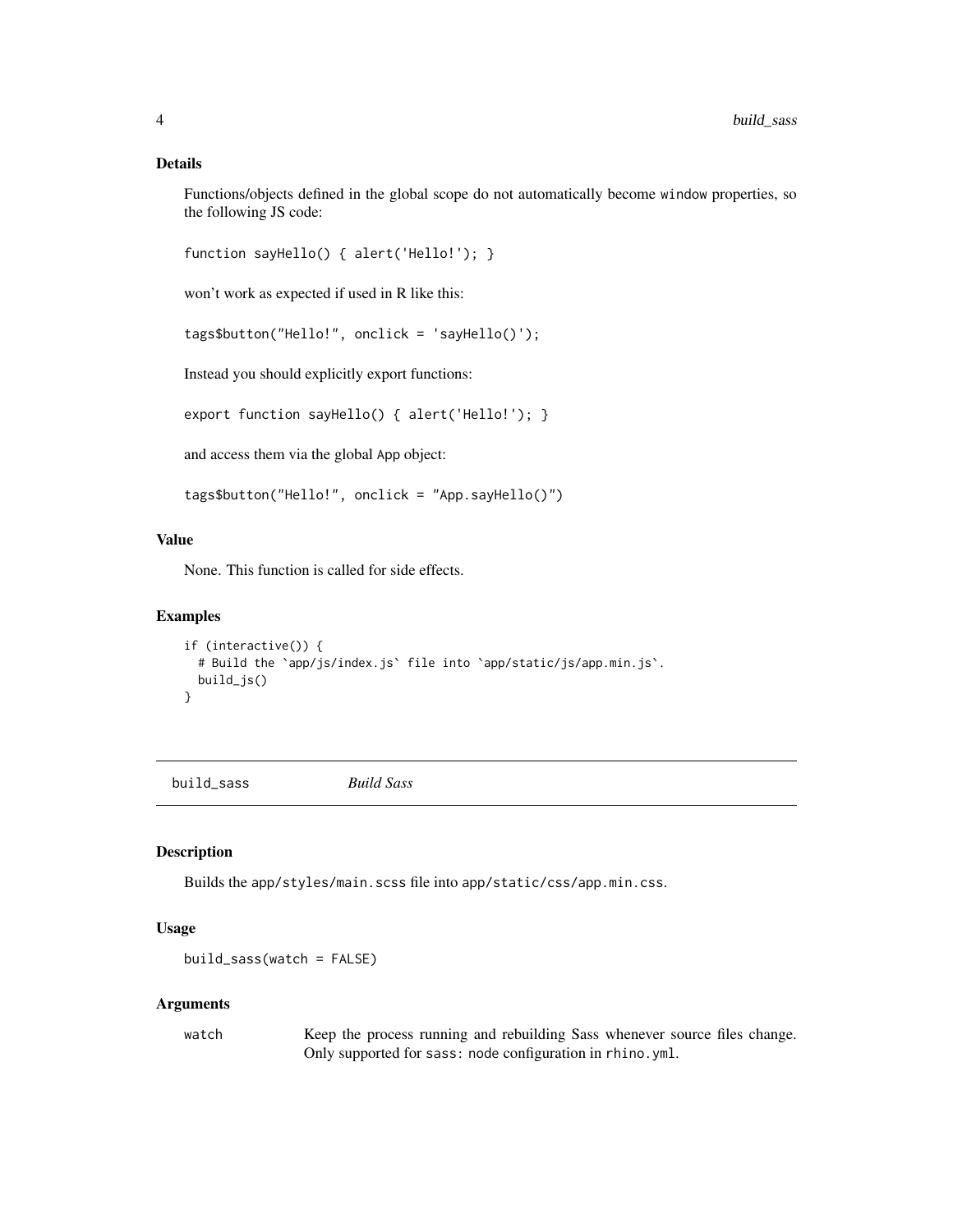#### <span id="page-4-0"></span>diagnostics 5

#### Details

The build method can be configured using the sass option in rhino.yml:

- 1. node: Use [Dart Sass](https://sass-lang.com/dart-sass) (requires Node.js and the yarn command to be available on the system).
- 2. r: Use the {sass} R package.

It is recommended to use Dart Sass which is the primary, actively developed implementation of Sass. On systems without yarn you can use the {sass} R package as a fallback. It is not advised however, as it uses the deprecated [LibSass](https://sass-lang.com/blog/libsass-is-deprecated) implementation.

#### Value

None. This function is called for side effects.

#### Examples

```
if (interactive()) {
 # Build the `app/styles/main.scss` file into `app/static/css/app.min.css`.
 build_sass()
}
```
diagnostics *Print diagnostics*

#### Description

Prints information which can be useful for diagnosing issues with Rhino.

#### Usage

diagnostics()

#### Value

None. This function is called for side effects.

#### Examples

```
if (interactive()) {
 # Print diagnostic information.
 diagnostics()
}
```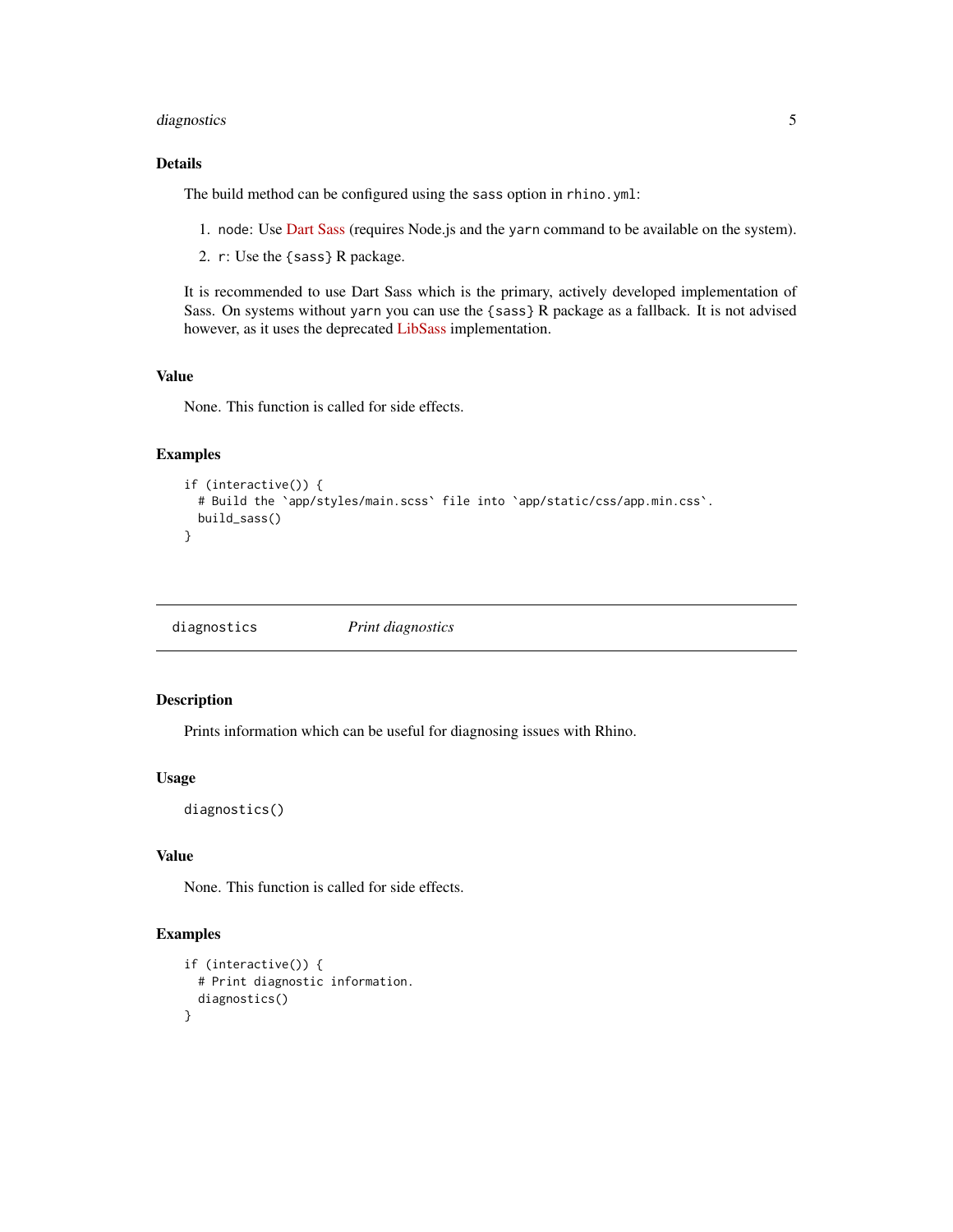<span id="page-5-0"></span>format\_r *Format R*

#### Description

Uses the {styler} package to automatically format R sources.

#### Usage

format\_r(paths)

#### Arguments

paths Character vector of files and directories to format.

#### Details

The code is formatted according to the styler::tidyverse\_style guide with one adjustment: spacing around math operators is not modified to avoid conflicts with box::use() statements.

#### Value

None. This function is called for side effects.

#### Examples

```
if (interactive()) {
 # Format a single file.
 format_r("app/main.R")
 # Format all files in a directory.
 format_r("app/view")
}
```
init *Create Rhino application*

#### Description

Generates the file structure of a Rhino application. Can be used to start a fresh project or to migrate an existing Shiny application created without Rhino.

#### Usage

```
init(dir = ".", github_actions_ci = TRUE, rhino_version = "rhino")
```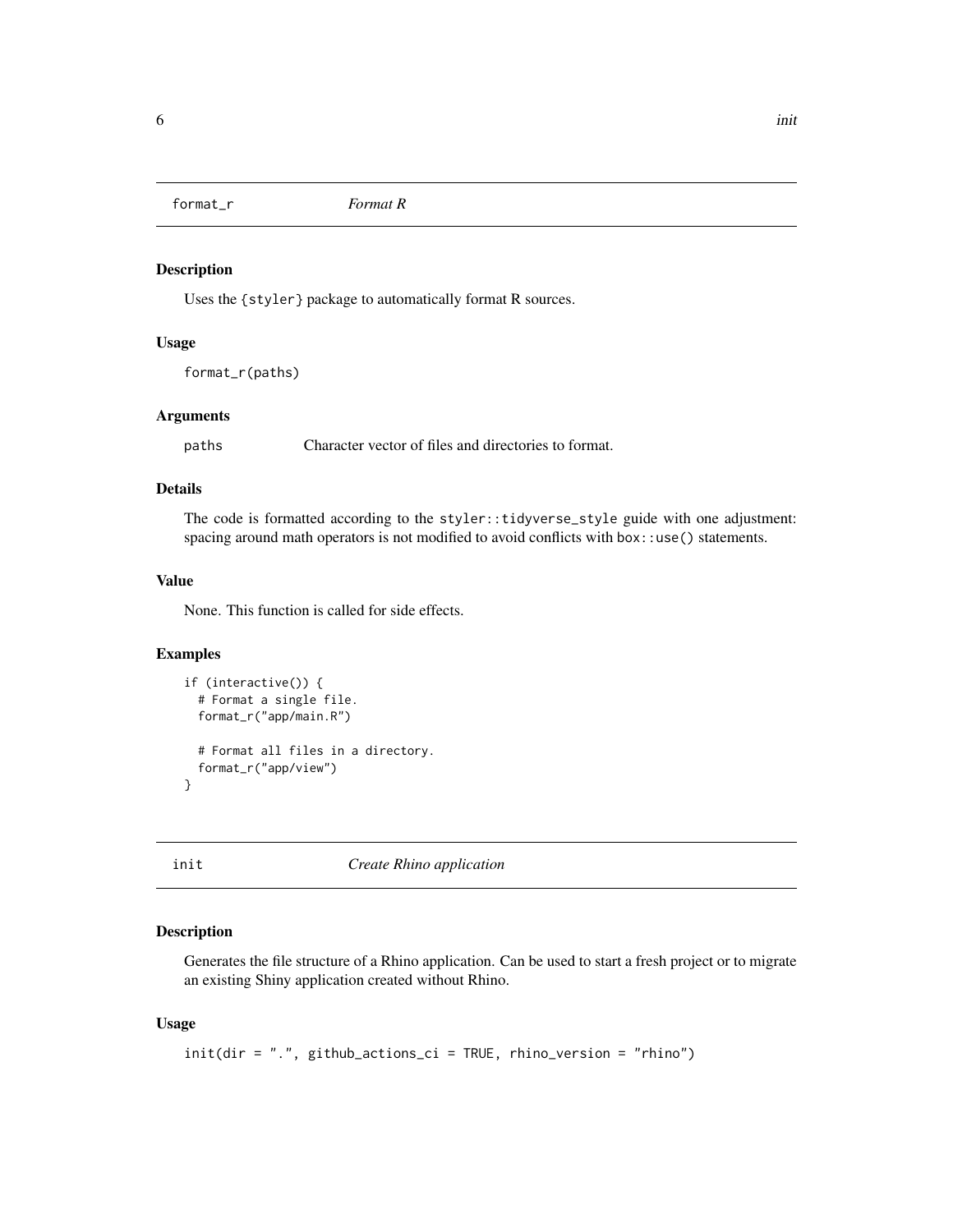#### <span id="page-6-0"></span>lint\_js 7

#### Arguments

| dir               | Name of the directory to create application in.                                                                                                                                                             |
|-------------------|-------------------------------------------------------------------------------------------------------------------------------------------------------------------------------------------------------------|
| github_actions_ci |                                                                                                                                                                                                             |
|                   | Should the GitHub Actions CI be added?                                                                                                                                                                      |
| rhino_version     | When using an existing renv. lock file, Rhino will install itself using renv: : install (rhino_version).<br>You can provide this argument to use a specific version / source, e.g. "Appsilon/rhino@v0.4.0". |

#### Details

The recommended steps for migrating an existing Shiny application to Rhino:

- 1. Put all app files in the app directory, so that it can be run with shiny::shinyAppDir("app") (assuming all dependencies are installed).
- 2. If you have a list of dependencies in form of library() calls, put them in the dependencies.R file. If this file does not exist, Rhino will generate it based on renv::dependencies("app").
- 3. If your project uses {renv}, put renv.lock and renv directory in the project root. Rhino will try to only add the necessary dependencies to your lockfile.
- 4. Run rhino::init() in the project root.

#### Value

None. This function is called for side effects.

lint\_js *Lint JavaScript*

#### Description

Runs [ESLint](https://eslint.org) on the JavaScript sources in the app/js directory. Requires Node.js and the yarn command to be available on the system.

#### Usage

lint\_js(fix = FALSE)

#### Arguments

fix Automatically fix problems.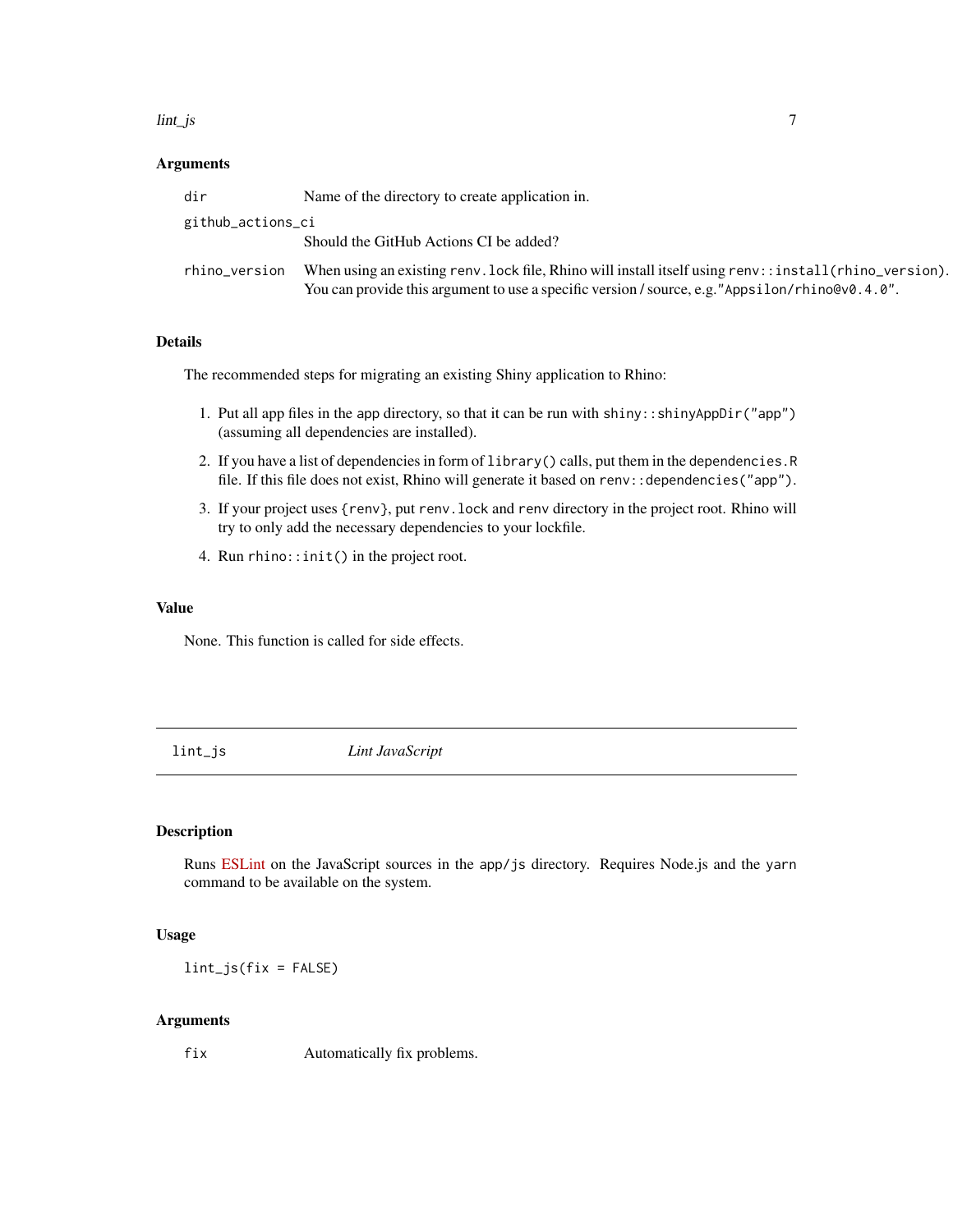#### <span id="page-7-0"></span>Details

If your JS code uses global objects defined by other JS libraries or R packages, you'll need to let the linter know or it will complain about undefined objects. For example, the {leaflet} package defines a global object L. To access it without raising linter errors, add /\* global L \*/ comment in your JS code.

You don't need to define Shiny and \$ as these global variables are defined by default.

If you find a particular ESLint error inapplicable to your code, you can disable a specific rule for the next line of code with a comment like:

// eslint-disable-next-line no-restricted-syntax

See the [ESLint documentation](https://eslint.org/docs/user-guide/configuring/rules#using-configuration-comments-1) for full details.

#### Value

None. This function is called for side effects.

#### Examples

```
if (interactive()) {
 # Lint the JavaScript sources in the `app/js` directory.
 lint_js()
}
```
lint\_r *Lint R*

#### Description

Uses the {lintr} package to check all R sources in the app and tests/testthat directories for style errors.

#### Usage

lint\_r()

#### Details

The linter rules can be adjusted in the .lintr file.

You can set the maximum number of accepted style errors with the legacy\_max\_lint\_r\_errors option in rhino.yml. This can be useful when inheriting legacy code with multiple styling issues.

#### Value

None. This function is called for side effects.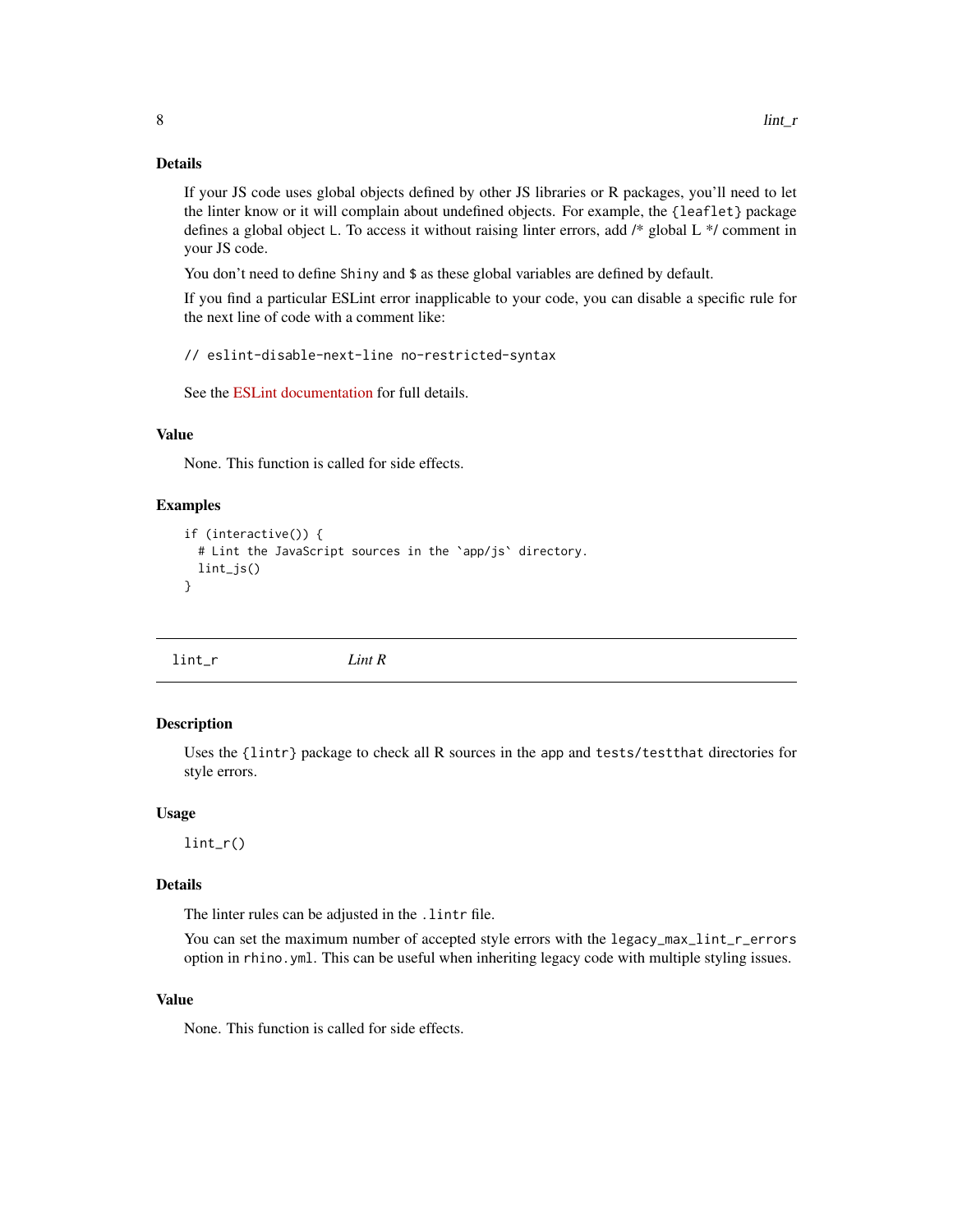<span id="page-8-0"></span>lint\_sass *Lint Sass*

#### Description

Runs [Stylelint](https://stylelint.io/) on the Sass sources in the app/styles directory. Requires Node.js and the yarn command to be available on the system.

#### Usage

lint\_sass(fix = FALSE)

#### Arguments

fix Automatically fix problems.

#### Value

None. This function is called for side effects.

#### Examples

```
if (interactive()) {
  # Lint the Sass sources in the `app/styles` directory.
  lint_sass()
}
```
log *Logging functions*

#### Description

Convenient way to log messages at a desired severity level.

#### Usage

log

#### Format

An object of class list of length 7.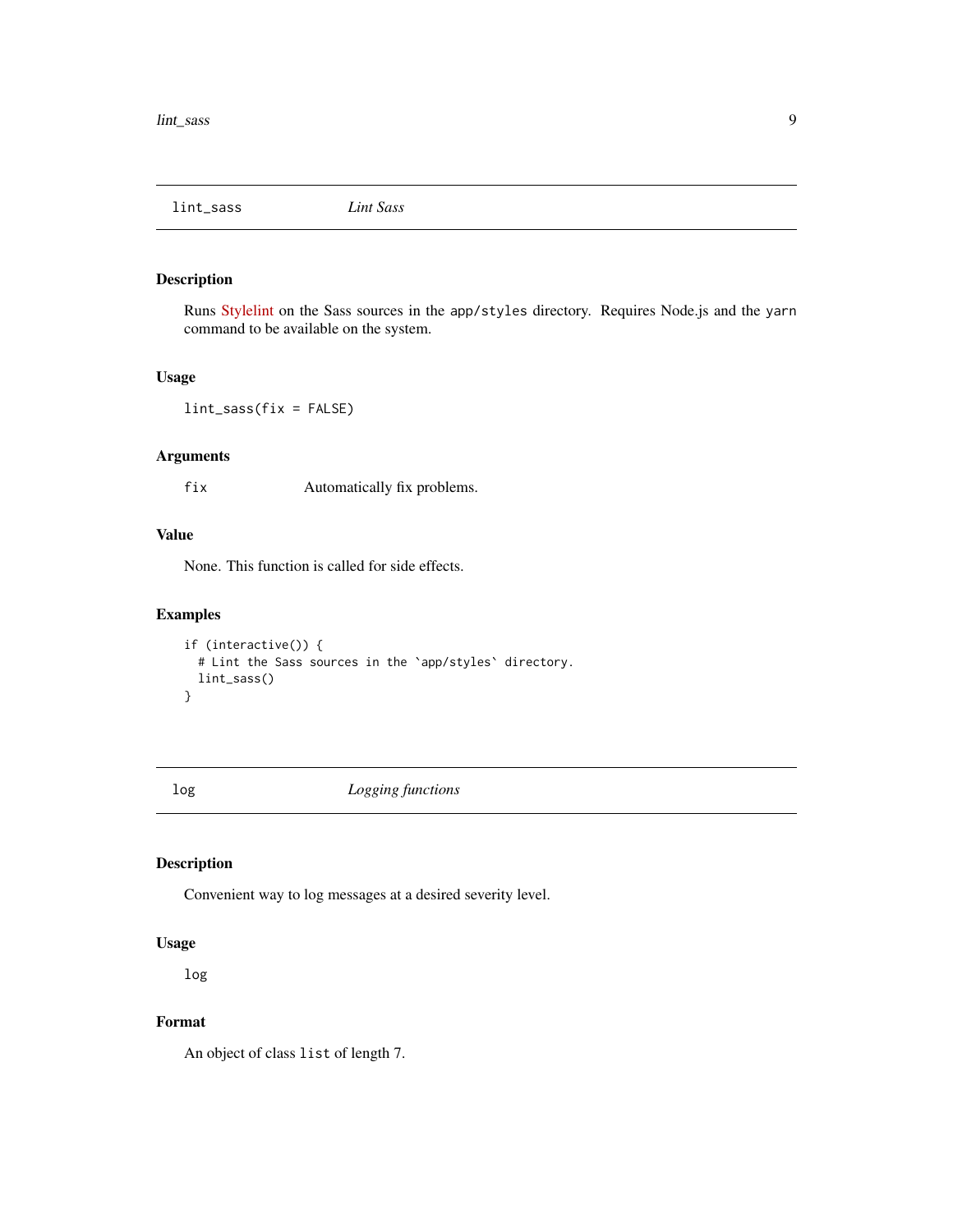#### <span id="page-9-0"></span>Details

The log object is a list of logging functions, in order of decreasing severity:

- 1. fatal
- 2. error
- 3. warn
- 4. success
- 5. info
- 6. debug
- 7. trace

Rhino configures logging based on settings read from the config.yml file in the root of your project:

- 1. rhino\_log\_level: The minimum severity of messages to be logged.
- 2. rhino\_log\_file: The file to save logs to. If NA, standard error stream will be used.

The default config.yml file uses !expr Sys.getenv() so that log level and file can also be configured by setting the RHINO\_LOG\_LEVEL and RHINO\_LOG\_FILE environment variables.

The functions re-exported by the log object are aliases for {logger} functions. You can also import the package and use it directly to utilize its full capabilities.

#### Examples

```
## Not run:
  box::use(rhino[log])
  # Messages can be formatted using glue syntax.
  name <- "Rhino"
  log$warn("Hello {name}!")
  \log \frac{\frac{\pi}{3}}{\frac{1}{3} + \frac{1}{3} = \{2 \times (1:3)\}''}
```
## End(Not run)

rhinos *Population of rhinos*

#### Description

A dataset containing population of 5 species of rhinos.

#### Usage

rhinos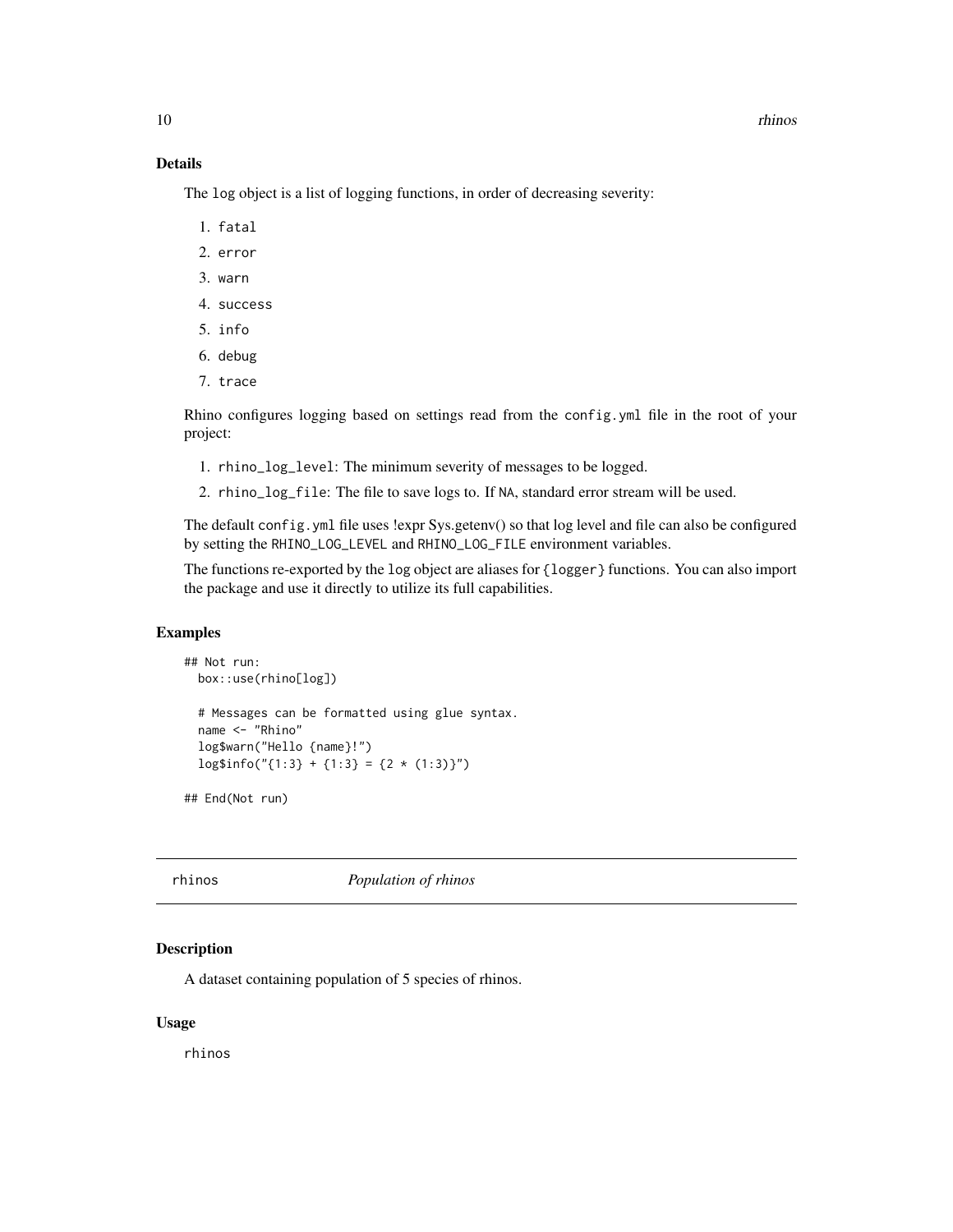#### <span id="page-10-0"></span>test\_e2e  $11$

#### Format

A data frame with 58 rows and 3 variables:

Year year

Population rhinos population

Species rhinos species

#### Source

<https://ourworldindata.org/>

#### test\_e2e *Run Cypress end-to-end tests*

#### Description

Uses [Cypress](https://www.cypress.io/) to run end-to-end tests defined in the tests/cypress directory. Requires Node.js and the yarn command to be available on the system.

#### Usage

test\_e2e(interactive = FALSE)

#### Arguments

interactive Should Cypress be run in the interactive mode?

#### Value

None. This function is called for side effects.

#### Examples

```
if (interactive()) {
  # Run the end-to-end tests in the `tests/cypress` directory.
  test_e2e()
}
```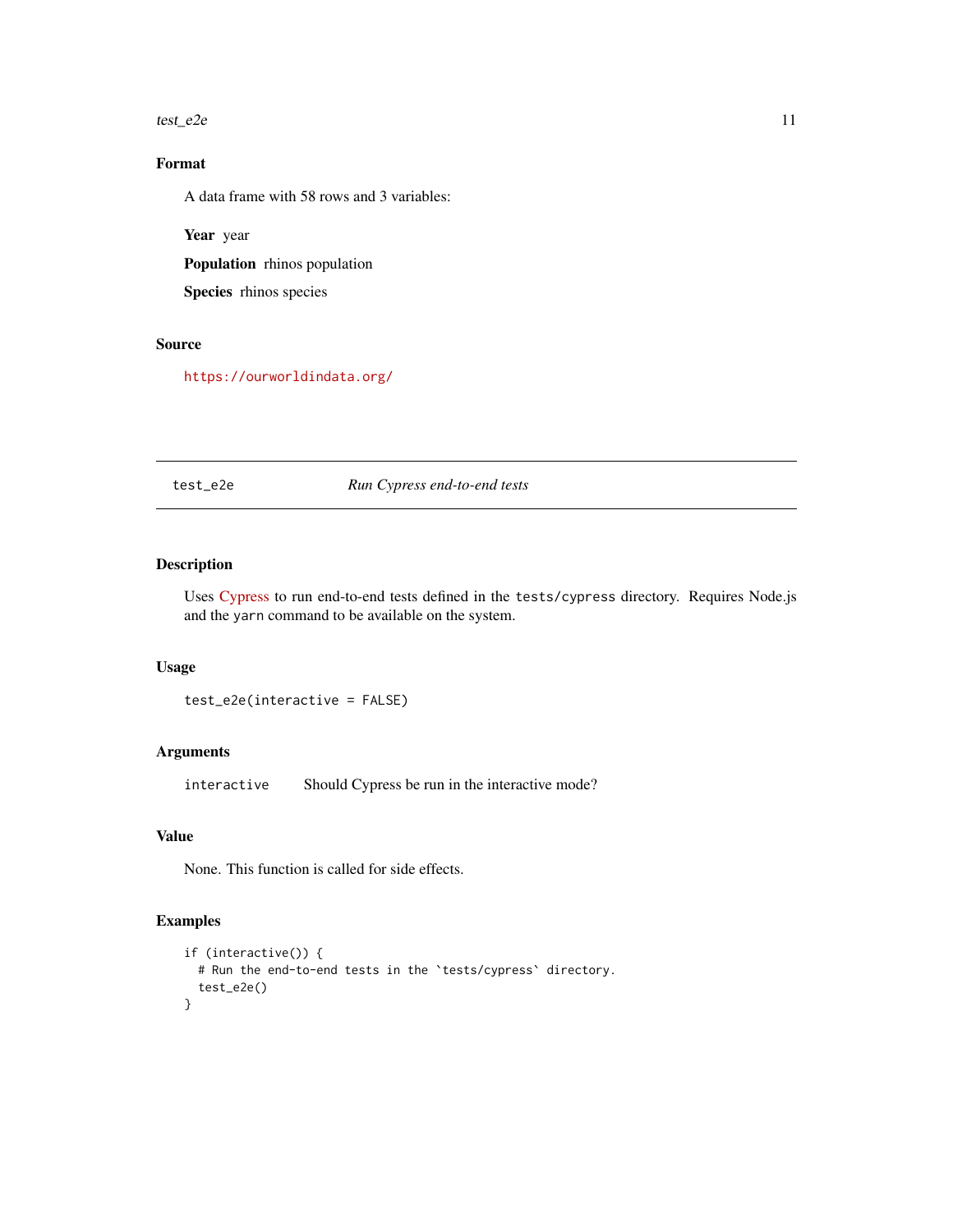<span id="page-11-0"></span>

#### Description

Uses the {testhat} package to run all unit tests in tests/testthat directory.

#### Usage

test\_r()

#### Value

None. This function is called for side effects.

#### Examples

```
if (interactive()) {
  # Run all unit tests in the `tests/testthat` directory.
  test_r()
}
```